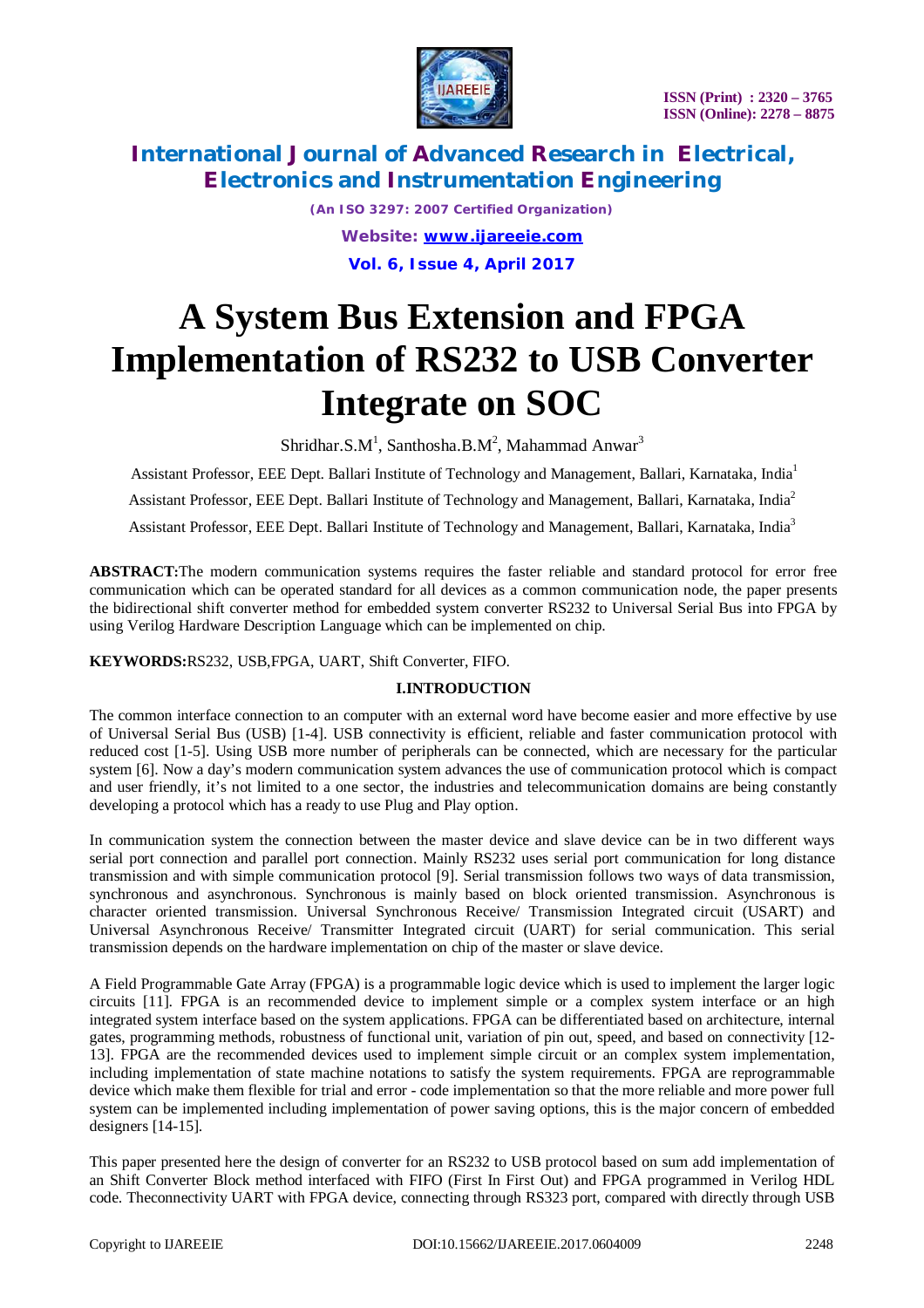

*(An ISO 3297: 2007 Certified Organization)*

*Website: [www.ijareeie.com](http://www.ijareeie.com)*

#### **Vol. 6, Issue 4, April 2017**

port to receive and transfer and this technique is much easier. The sum add implementation of shift converter block method is to control the bits of data, for transmit and receive from via USB protocol between FIFO design and UART protocol of RS232, here UART protocol takes bytes of data and transmit or receive individual data bit in sequential manner.

#### **II. SURVEY**

#### A) Universal Serial Bus (USB)

Universal Serial Bus the most commonly used protocol in many of computer peripherals nowadays. Depending upon the speed of the interface, it has been classified as:

- 1. A low-speed (USB 1.0) rate of 1.5 Mbit/s is defined by USB 1.0. It is very similar to full-bandwidth operation except each bit takes 8 times as long to transmit. It is intended primarily to save cost in low-bandwidth human interface devices (HID) such as keyboards, mouse, and joysticks [6].
- 2. The full-speed (USB 1.1) rate of 12 Mbit/s is the basic USB data rate defined by USB 1.0. All USB hubs can operate at this speed [6].
- 3. A high-speed (USB 2.0) rate of 480 Mbit/s was introduced in 2001. All hi-speed devices are capable of falling back to full-bandwidth operation if necessary; i.e., they are backward compatible with USB 1.1. Connectors are identical for USB 2.0 and USB 1.x [3].
- 4. A Super Speed (USB 3.0) rate of 5.0 Gbit/s. The written USB 3.0 specification was released by Intel and partners in August 2008. The first USB 3 controller chips were sampled by NEC May 2009 [6] and products using the 3.0 specification arrived beginning in January 2010 [6]. USB 3.0 connectors are generally backwards compatible, but include new wiring and full duplex operation [3, 6, 7].

The USB Host System basically focuses on the specification features such as descriptions of bus attributes, protocol definition, programming language code interface and other features for each different device type [6]. Any peripheral which needs to be compliant with USB protocol must follow the USB specification otherwise it might result in unpredictable results.

USB work as a master/slave interface such that where USB Host (typically PCs) is the Master while the peripheral devices are the Slaves. The Host is responsible to receive and transmit an I/O request packet to perform the task of scheduling the transactions over the USB (which is composed as a series of USB packets) [6]. The number of register to store the data and memory needed to depend on the types the device connected. This called Endpoint. An Endpoint is uniquely identifiable portion of a USB device as the final stop of communication flow between host and peripheral device (as buffer) [6].

B) Universal Asynchronous Receive Transmit (UART)

Asynchronous method of data transfer is mainly based on byte/ character oriented, in which the data byte has to frame between start and stop bits in order to know when the data is started and end. However the data byte consists of '0' and '1', we need to differentiate the two data's hence the data byte has to be framed between start and stop bits. One more method is to use parity bit to frame the data byte. Usually start bit is one bit which is logic '0' and stop bit may be one or more bit and it is logic '1' shown in Fig.1.



Fig.1Asynchronous method of data transfer example of Framing ASCII 'A' (41h)

When there is no transfer, the signal is '1' which is Mark, the '0' is Space. When transmission begins with start bit followed by D0(LSB), the rest of the bits until the D7(MSB), and finally, the one stop bit indicating the end of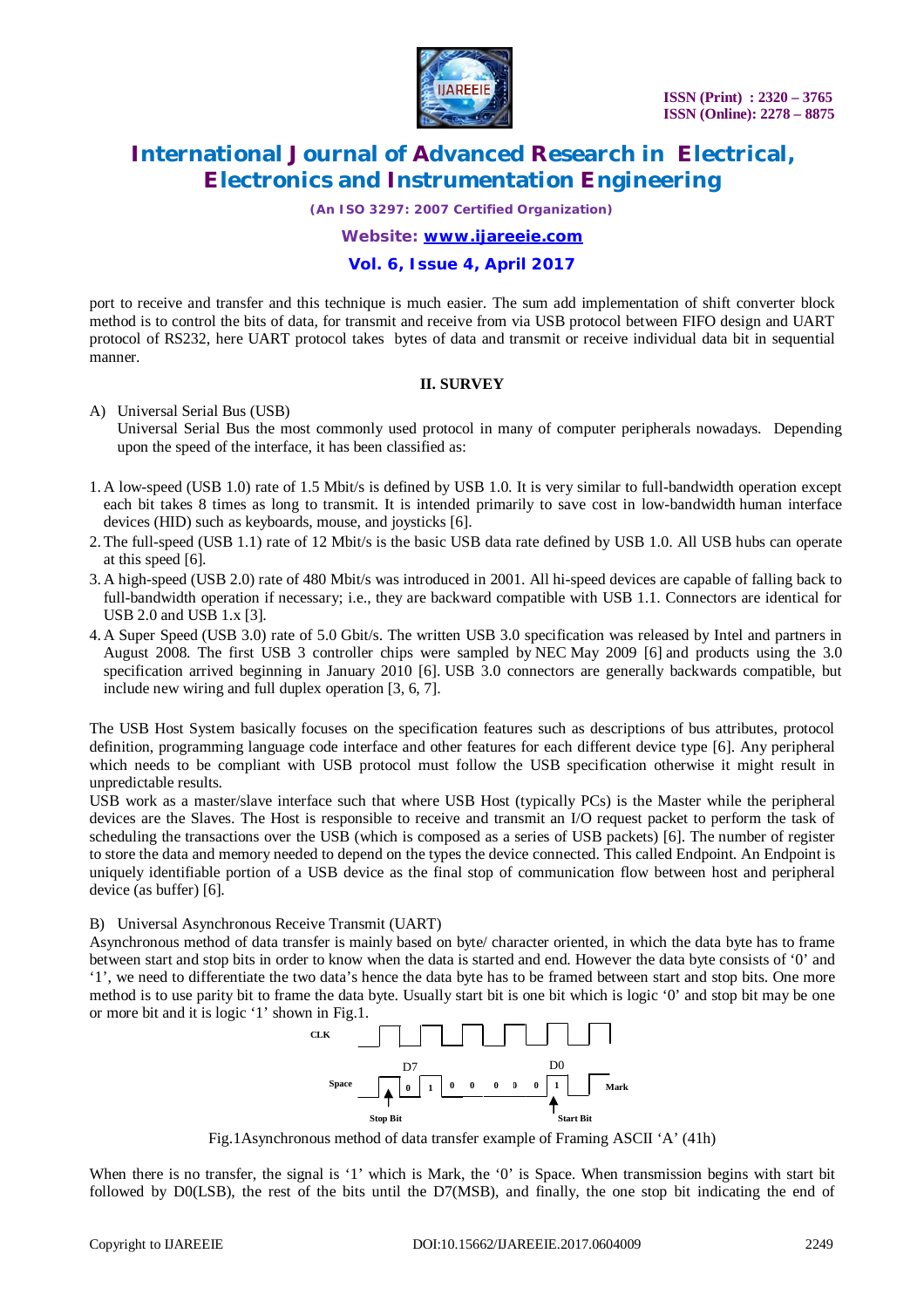

*(An ISO 3297: 2007 Certified Organization)*

*Website: [www.ijareeie.com](http://www.ijareeie.com)*

**Vol. 6, Issue 4, April 2017**

character. In asynchronous communication methods it can be for 7 or 8 bits wide, in addition to the number of stop bits 1 or 2. To transfer 8-bit data, we have a total of 10-bits including one start and stop bits. Therefore for each 8-bit character there are extra 2-bits, which give 20% overhead.Fig. 2, shows the various component blocks of UART.



Fig. 2.Various component blocks of UART

The baud rate generator generates a suitable output clock for transmitter and receiver block. The default baud rate to be applying for future work which is 104.16μs needed for bit cell duration. The percentage tolerance occurred in the baud rate generator were also determined to check whether it is acceptable or not in order to minimize lost signal and getting a good transmission. The percentage accuracy is known by using formula as shown in Equation (1) below. Therefore, the equation the percentage tolerance obtained as 0.124%. It is within the acceptable tolerance for transmission signal as in theoretical expectation.

> Percentage Accuracy=  $((X-Y)/X) \times 100$ Where,  $X =$  Baud rate needed and Y= Actual Baud rate

C) Shift Converter

A shift register is constructed from Flip-Flops, the data bits can be shifted from left to right or right to left as required. As it an sequential block, the data bits can be loaded in serial or parallel manner constituting the converter as serial to parallel converter and parallel to serial converter. The data rotation modes depend on the type of data packet from transmission when transmitting or receiving the data. The major component blocks of shift converter module are represented in the Fig.3 below.Shift converter contain the different blocks within it such as status register, Parallel to Serial Converter, Current State register, Serial to Parallel converter and Controller which receives the data and responsible for processing within the block as shown in the above Fig.3.



Fig.3. Module of Shift Converter Block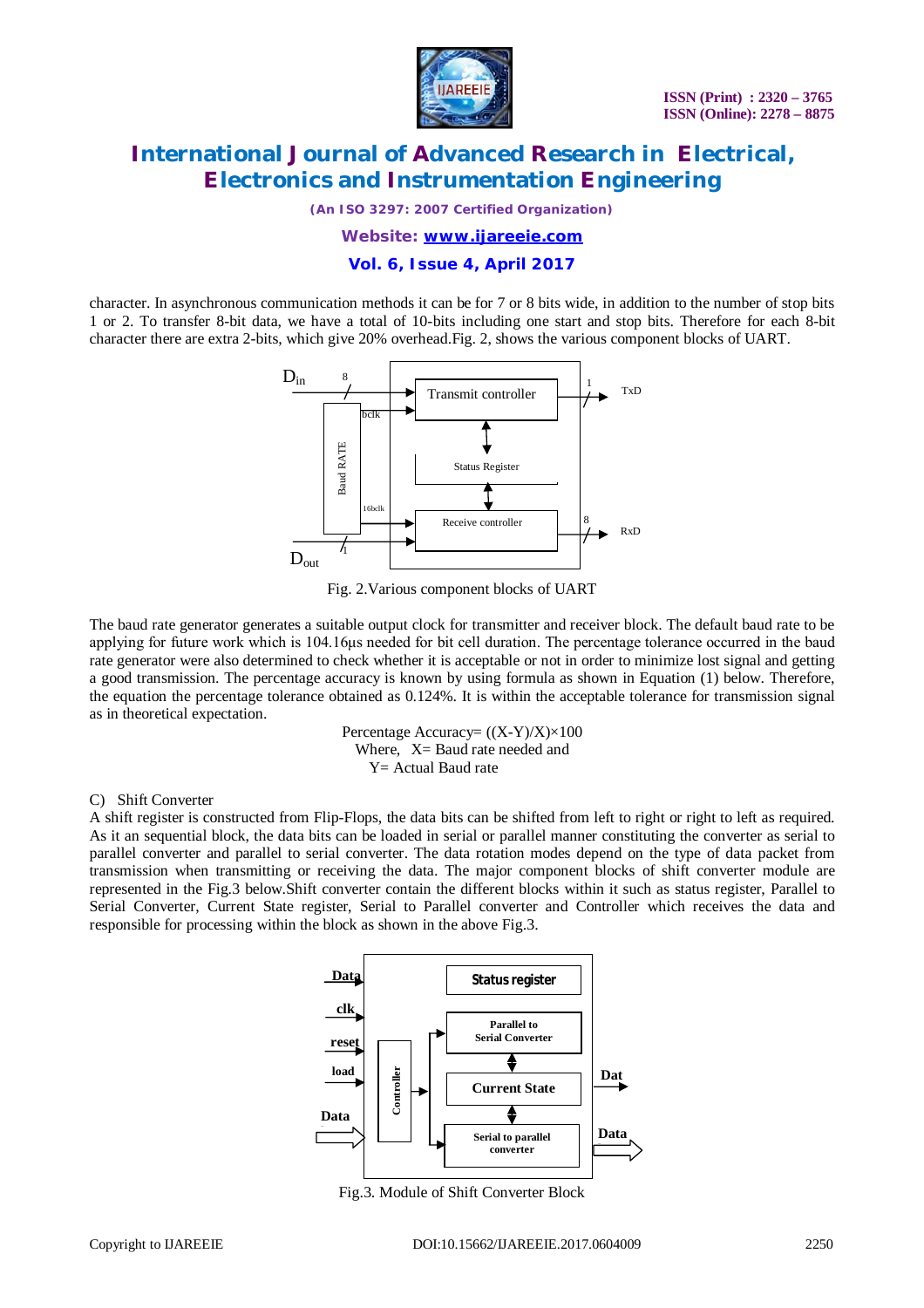

*(An ISO 3297: 2007 Certified Organization)*

*Website: [www.ijareeie.com](http://www.ijareeie.com)*

#### **Vol. 6, Issue 4, April 2017**

If the parallel data enters the controller selects the Parallel in Serial out (PISO) will receive the parallel binary data and converts in serial data in binary form. The register selected as left shift, as the data is shifted from right to left the successive zeros are add onto the vacated position. Adding the respective zeros to from the right end position, then the three conditions is determine the bit shift into the vacate position thus the serial binary data is generated at the output.When the sift converter is selected as Serial in Parallel Out (SIPO) the register is loaded with serial data bit by bit serially through left, the width depends on the data packet, after that the data full indicated by the register, and parallel data will be transferred. And the same repeated with the new data, and continues [16]. The converter module is fed with reset then the internal operation of the converter in idle state and cleared. The load data packet can be detected by the load signal and data in and out can be detected by the respective data signals as illustrated in the above Fig.3.

#### D) First In First Out (FIFO)

A First in First out (FIFO) is a special type of buffer. In FIFO structure the data written into the buffer first comes out of it first. There are other kinds of buffers like the LIFO (last in first out), often called a stack memory, and the shared memory. The choice of buffer architecture depends on the application to be solved [15, 19, 20].FIFOs can be implemented with software or hardware. The designing software or hardware depends on the application and the features desired. When requirements change, a software FIFO easily can be adapted to them by modifying its program, while a hardware FIFO may demand a new board layout. Software is more flexible than hardware. The advantage of the hardware FIFOs shows in their speed. A data rate of 3.6 gigabits per second is specified for a Texas Instruments (TITM) SN74ABT7819 FIFO [21].Every memory in which the data word that is written in first also comes out first when the memory is read is a first-in first-out memory [21]. There are three kinds of FIFO:

SHIFT REGISTER – FIFO with an invariable number of stored data words and, thus, the necessary synchronism between the read and the write operations because a data word must be read every time one is written. The proposed design is based on shift register technique. FIFO buffer memory between the receiver shift register and the host system interface. This allows the host processor even more time to handle an interrupt from the UART and prevents loss of received data at high rates [21].

EXCLUSIVE READ/WRITE FIFO – FIFO with a variable number of stored data words and, because of the internal structure, the necessary synchronism between the read and the write operations [21]. CONCURRENT READ/WRITE FIFO – FIFO with a variable number of stored data words and possible asynchronism between the read and the write operation [21].

In this paper the Asynchronous FIFO is used, and is mainly used when function read are slower than the write functions. It includes the with two clocks for writing and reading operations that are asynchronous to each other. This means the data reading from FIFO is achieved by using another clock domain and data write to the FIFO is from other clock domain. FIFO can be parallel or series and to avoid data loss the two types of signals are used in corresponding with clock, FIFO Full Flag and FIFO Empty Flag. Generally, two types of counters are used as a FIFO pointers. Binary and Gray counter. In this paper the binary counter is used because it has an advantage read write with clock and synchronization. The care is taken to avoid the metastable state between the signal transitions.

#### **III.DESIGN OF SYSTEM**

The AMBA AHB bus protocol is designed to be used with a central multiplexer interconnection scheme. Using this scheme all bus masters drive out the address and control signals indicating the transfer they wish to perform and the arbiter determines which master has its address and control signals routed to all of the slaves. A central decoder is also required to control the read data and response signal multiplexor, which selects the appropriate signals from the slave that is involved in the transfer [18]. This design of a converter for an RS232 protocol to Universal Serial Bus (USB) protocol using Shift Converter Block technique on FPGA using the FIFO. The FIFO is designed as bi-directional and hence would be used to convert the RS232 protocol to the USB protocol and also to convert the USB protocol to the RS232 protocol shown in Fig.4.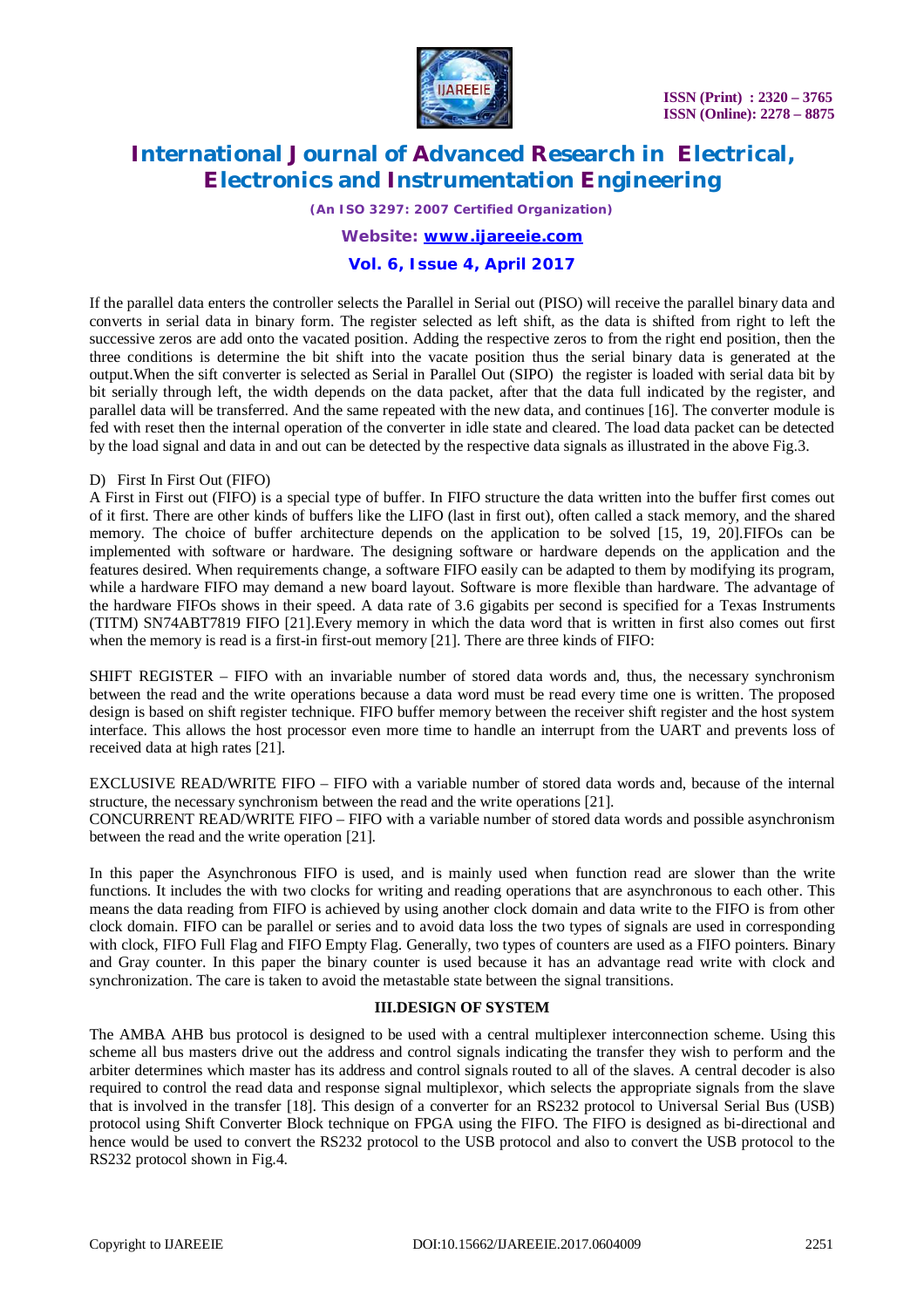

*(An ISO 3297: 2007 Certified Organization)*

*Website: [www.ijareeie.com](http://www.ijareeie.com)*

**Vol. 6, Issue 4, April 2017**



Fig.4. Block Diagram of Proposed System,the FIFO is designed as bi-directional, used to convert the RS232 protocol to the USB protocol and also to convert the USB protocol to the RS232 protocol

#### **IV. IMPLEMENTATION**

A)Design Implementation

The implementation of bidirectional shift converter block technique in a converter for UART to transmit and receive data to USB Protocol Engine via FIFO was designed using FPGA device as illustrate in Fig.5. Firstly, based on Fig. 5. below, the behaviour of these entire blocks are characterized using Verilog HDL language. In this programming derivation stage, design specification such as input and output elements was determined depending on the functionality of each created module.

Then, each code for the module was compiled in order to check the syntax of the design and synthesized to update or convert the designed from Verilog HDL code into a symbol logic block. After this stage, the simulations waveforms of each module had presented to ensure the designed output waveform matched with theoretical expectation. These simulations had done using ModelSim. Next, all these blocks are connected and combined together into one as a main symbol block logic. Lastly, it will be compiled and analysed the simulation output waveform again via the same tool.



The first part is designing UART of RS232 Protocol Engine to transmit and received signal from bidirectional Shift Converter. It considered with three main parts, which are Transmit Controller, Received Controller and Current State Register. In the following sections the UART controller, transmitter and receiver controller are discussed.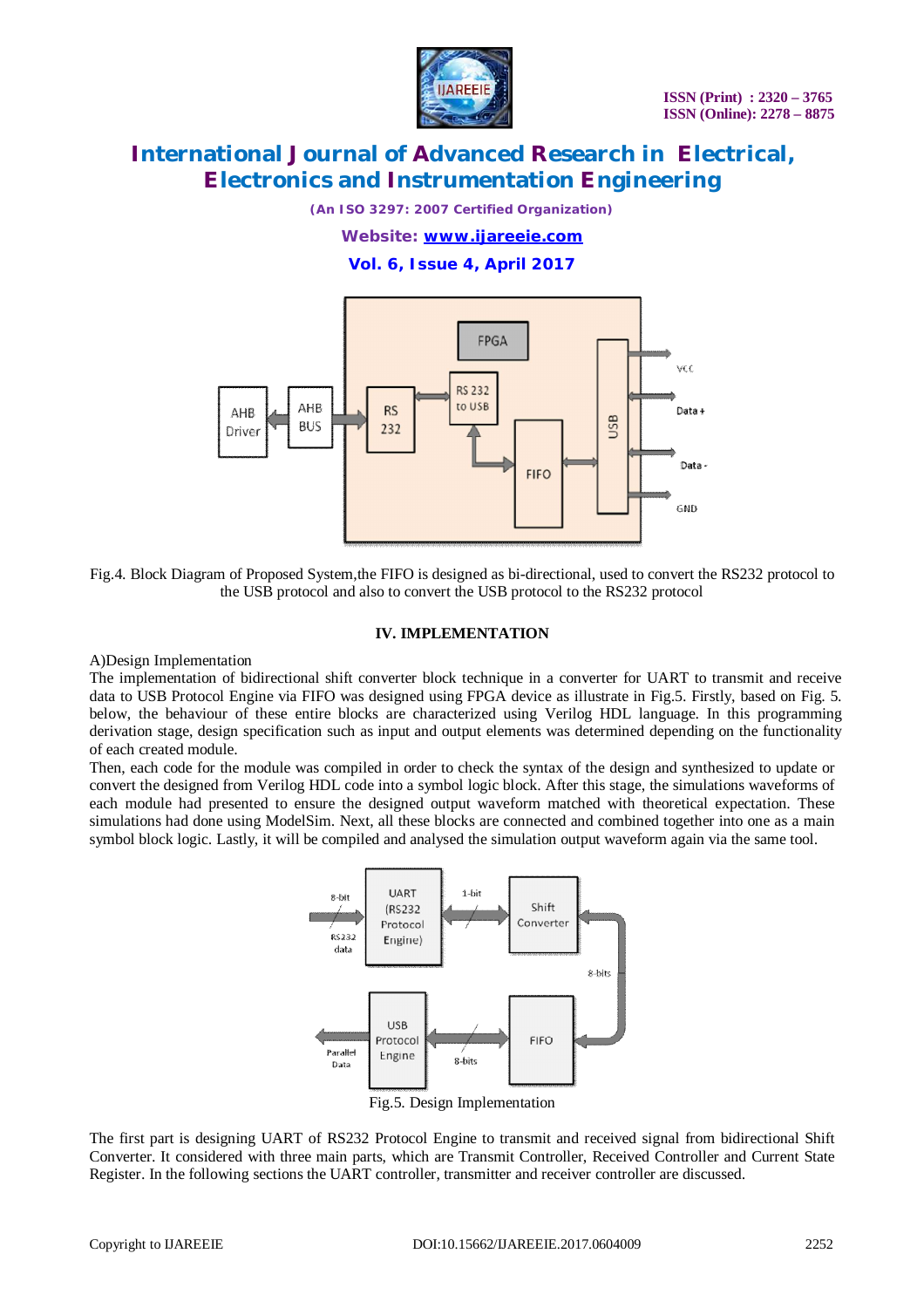

*(An ISO 3297: 2007 Certified Organization)*

*Website: [www.ijareeie.com](http://www.ijareeie.com)*

**Vol. 6, Issue 4, April 2017**

#### B) UART Controller Protocol Engine

It consists of controller, which has the update from the status register and the current state. This in turn enables the parallel in serial out or the serial in parallel out depending upon the control logic and the dataflow shown in Fig 6.



Fig.6. UART Controller Protocol Engine Design

The below figure 6(a) shows the RTL view of the controller



Fig 6.a.RTL view of the controller

Control signals for controller are given as :

Current state $(1:0)$ -It is 2 bit register which indicates the mode of operation weather it is in serial to parallel or parallel to serial mode, Status Register(1:0)- It is 2 bit resister which indicates the status of transmission completion. Fifo uart-It's a one bit signal coming from uart, which is to be converted to parallel and store it in fifo. Pi\_so- It's switch when one parallel to serial. Si\_pi- It's switch when one serial to parallel. START- It's a enable signal for the whole module. Load\_next- It is used to load the 8 bit data from fifo to rs232 buffer. En\_S\_R- It enables the shift convertor. Clk-Global clk. Reset- Global reset.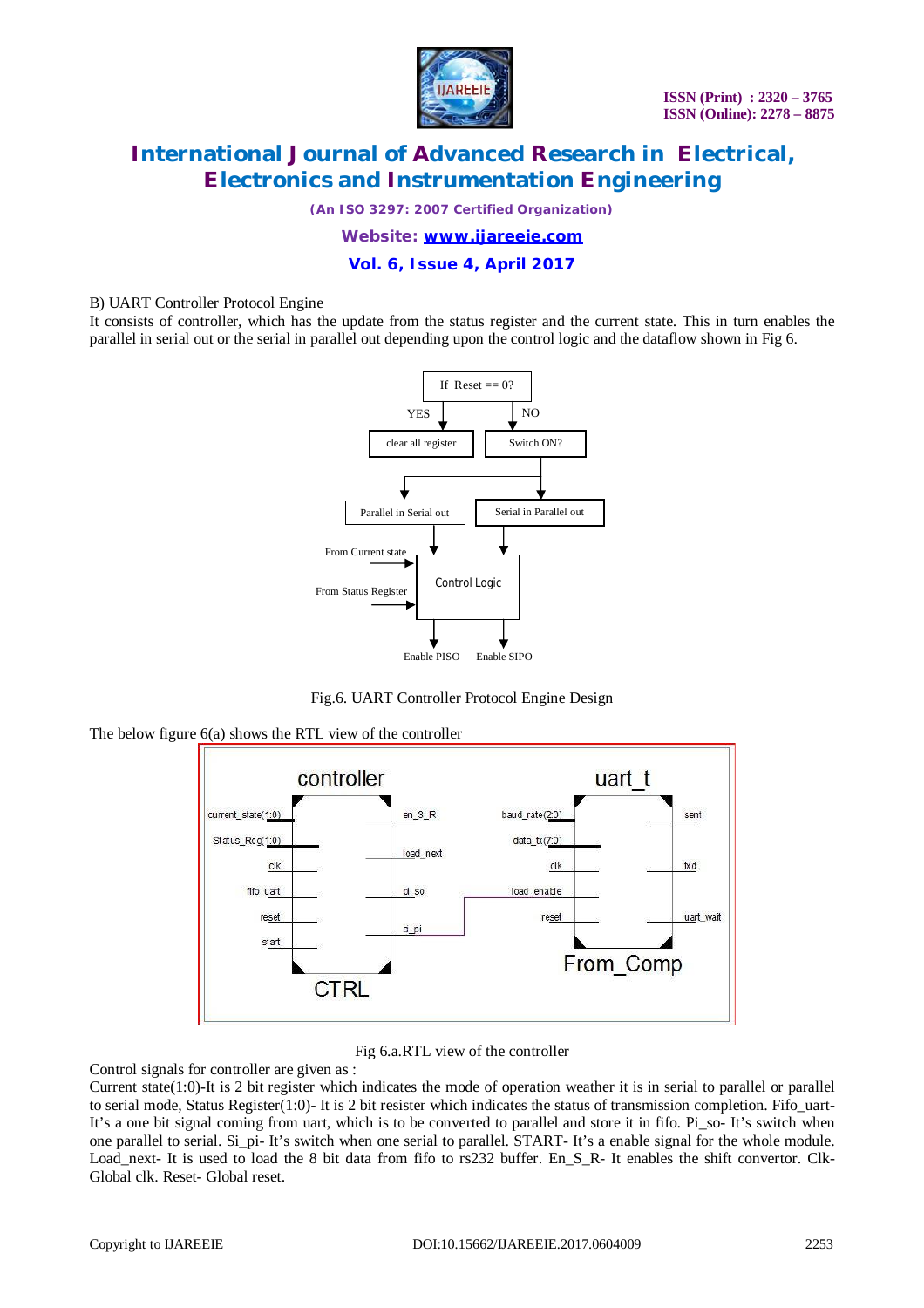

*(An ISO 3297: 2007 Certified Organization)*

*Website: [www.ijareeie.com](http://www.ijareeie.com)*

**Vol. 6, Issue 4, April 2017**

**Transmitter and Receiver Controller:** In this Transmit Controller part, it consists of two major components, which are Transmit Buffer and Shift Register. Transmit Buffer is a function to load and transmit data from local CPU into Load Register. Then, Shift Register will load and shift the data from Transmit Buffer before send it through TXD output pin one by one bit to the shift converter. While, Receive Controller also have two main components, which are Receive Shift Register that functions to receive the data from the shift converter from RXD pin one by one bit and Receive Buffer to load and accept the data from Shift Register to local PC read. Based on this, UART had a special function register to analyze and control the register to transmit or receive data. The below figure 6(b) shows the RTL view of UART transmitter.



Fig 6.b. RTL view of UART Transmitter

Control signals for UART Transmitter given as:

Baud rate(2:0)- This is used to switch the baud rate of the UART. Data tx(7:0)- It's a 8bit buffer; date to be transmitted is stored on "data\_tx" register. Clk-Global clock. Reset-global reset. TXD- Serial data is transmitted on txd pin with start and stop bits. Load enable- Once the data is ready in the buffer, load enable signal is toggled, so that this module can start transmitting. Sent- This data is toggled once when stop bit is transmitted. Uart wait- UART wait signal is be asserted once the start bit is transmitted and will be pulled low when stop bit is transmitted. This signal will make sure that on new date is over written till all the previous 8 bits are transmitted

The control signals for receiver is given as:

Baud rate(2:0)- This is used to switch the baud rate of the UART. Data  $rx(7:0)$ - It's a 8bit buffer; received 8 bit data is stored in it. Clk-Global clock. Reset-global reset. RXD- Serial data is received on rxd pin. Done- Once the stop bit become "done": signal is togged once, so that the successive module can copy the received data.



Fig 6(c). RTL view of UART Receiver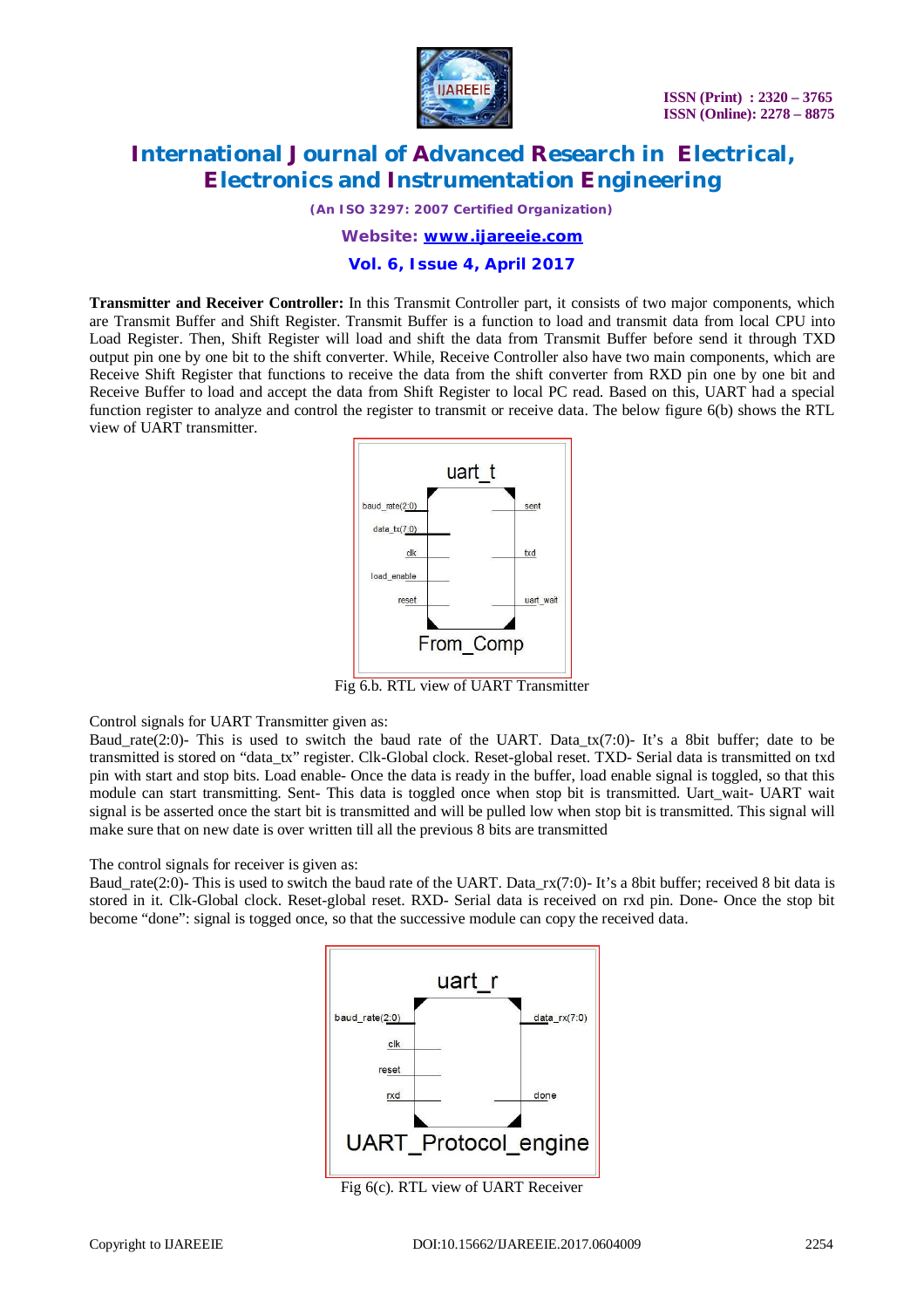

*(An ISO 3297: 2007 Certified Organization)*

*Website: [www.ijareeie.com](http://www.ijareeie.com)*

#### **Vol. 6, Issue 4, April 2017**

**Shift Register:** Any register on SoC should be molded as shown below figure 6(d). It should contain a clock and reset as global signals, Chip Select (C\_S) which is the highest priority signal after reset signal, address bus (addr),Write data bus (Wdata), Read data bus (Rdata), Write/read signal (RW) which will diced weather to write or read.The register may have n-number of internal register (reg0, reg1, reg2, reg3) which may be made output or input, also the width of the internal register need not to be same size as in memory module. The internal registers are bit addressable but in memory it is always byte andmultiples of byte addressable. This provides the flexibility to design. Here we will be using 2 such register one is for status register and the other is the shift register.



Fig 6(d) Simple Shift Register used in SoC

C) Bidirectional Shift Converter

The second part is designing the bidirectional shift converter that has two functions as illustrated in Figure.7 below. First function is to receive data from RS232 Protocol Engine one by one bit using port "datain\_tx" before load and shift bit into the special internal register to convert it into eight bits data width. After it had done, the data were transmits to FIFO using port "dataout\_tx" to read and write the data. Then, FIFO will transmit in byte data width to the USB protocol engine.



Fig .7. Bidirectional Shift Converter

The control signal for Bidirectional Shift Converter given as:

Data\_bus(7:0)- 8-bit data bus(7:0). En\_S\_R- Enable Shift Convertor.Pi\_So- Do parallel in serial out.Si\_Po- Do serial in parallel out.Current\_status (1:0)- 2 bit register shows the current status. Data\_bus\_out(7:0)- Shift convertor to FIFO. Status\_register(1:0)- 2 bit register shows the status. Write\_fifo- Write enable to fifo. Load- Fifo to shift convertor enable signal.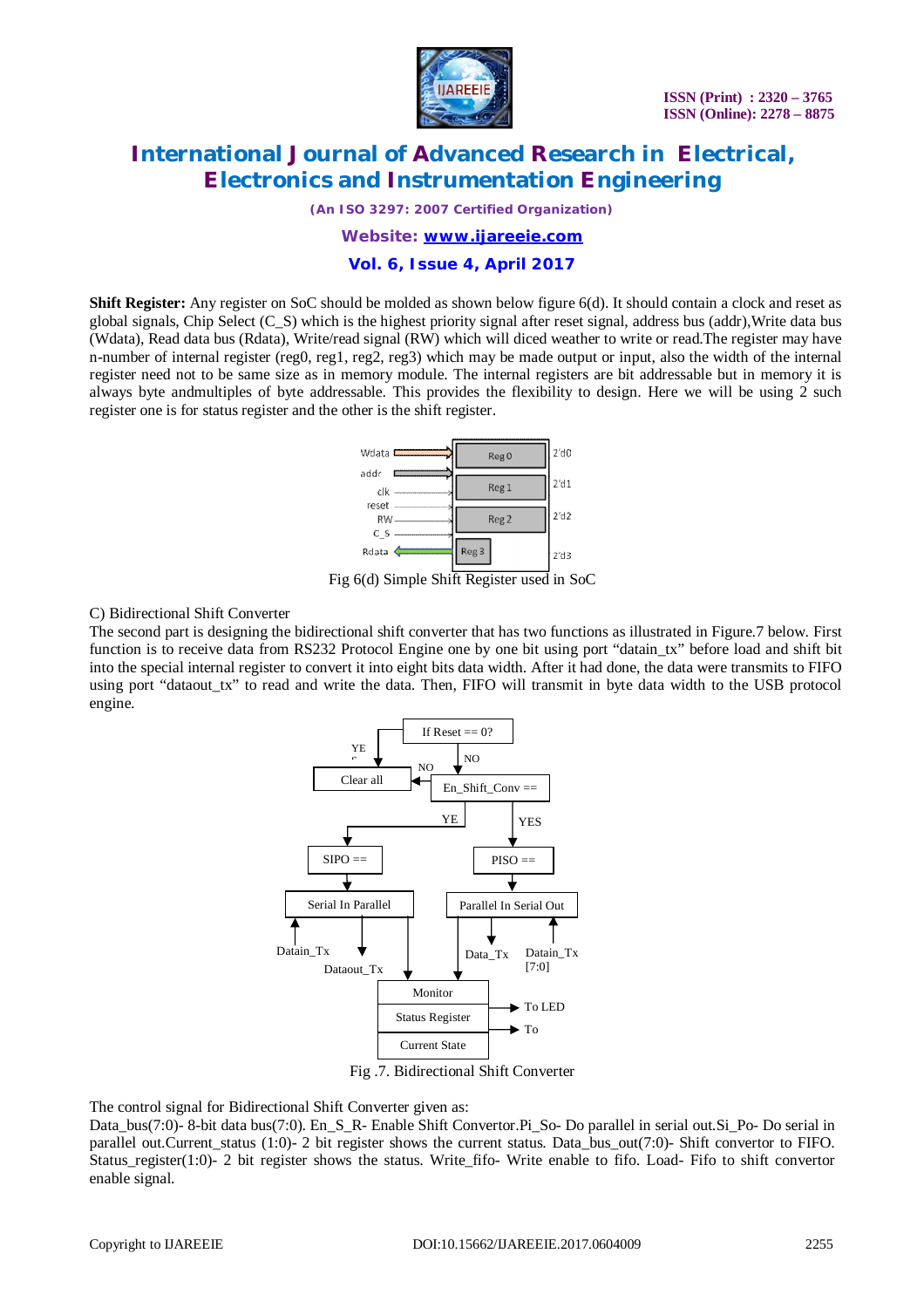

*(An ISO 3297: 2007 Certified Organization)*

*Website: [www.ijareeie.com](http://www.ijareeie.com)*

**Vol. 6, Issue 4, April 2017**

The below figure7(a) illustrates the RTL view of bidirectional shift converter and table.4 control signals of bidirectional shift converter.



Fig 7(a) RTL view of Bidirectional Shift Converter

**FIFO (First In First Out):** The second functions are to receive data in the parallel bytes of data width to FIFO. Afterwards, after it interfaces operation in FIFO, byte data bus was sent to the bidirectional Shift Converter using port "data\_in" before load and shift bit into a special internal register that function to convert from eight-bit data width into one-bit data width. Then the data will be transmitted to RS232 Protocol Engine using port "data\_ rx." In order to check and analyze the bit operation "cs\_tx" and "cs\_rx" stand for current state for transmit data to UART (RS232protocol engine) and four transmit data to FIFO are created, respectively.



The operation of FIFO is it will have internal write address and internal read address also it will generate "FIFO Full" And "FIFO Empty" status signals, which will help to start or stop the read or write operations. So it writes the data only when "write en" is high and it will write the through "FIFO Write" bus. Once the write operation is done the internal write address will be incremented by once. In the same faction to read the data from FIFO the "Read en" should maid high and read from "FIFO Read data" bus. Once the read operation is done internal read address will be incremented. If the write address is at "0" the "FIFO Empty" signal will be high, if the write address is at ">0" the "FIFO Empty"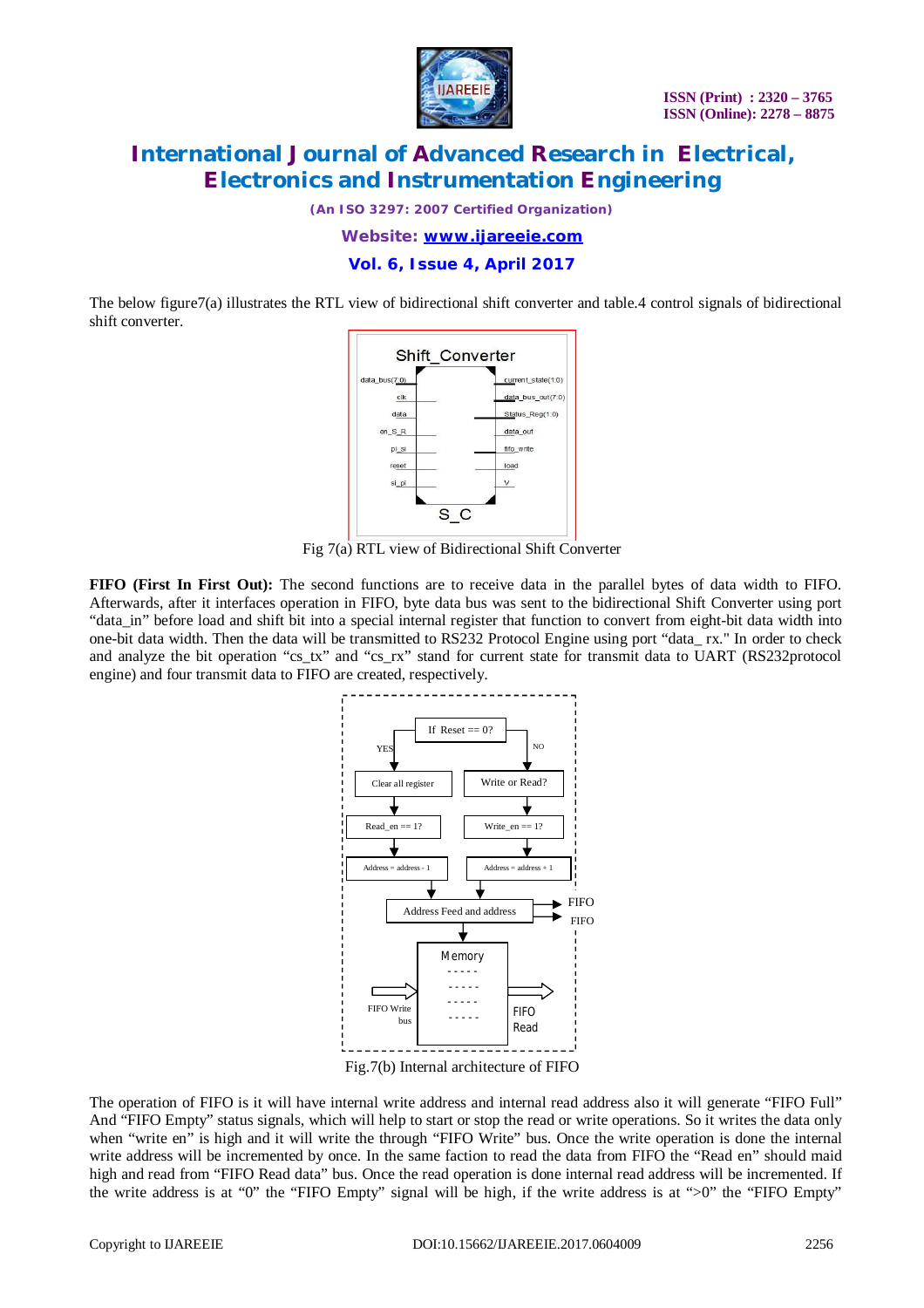

*(An ISO 3297: 2007 Certified Organization)*

*Website: [www.ijareeie.com](http://www.ijareeie.com)*

**Vol. 6, Issue 4, April 2017**

signals will be low, In the same manner write address reaches maximum then "FIFO Full" signal will go high or else "FIFO Full" will be low. Internally the architecture of FIFO would be like as shown in figure 7(b).Below figure 7(c) shows the RTL view of the implemented FIFO.



Fig.7(c) RTL view of FIFO

Control signals for FIFO given as:

Fwritedata(7:0)- Write data bus to FIFO. Freaddata(7:0)- Read data bus to FIFO. fReadenable- Read enable signal. Fwrite enable- Write enable signal. Fifo\_full- Indicates when the FIFO is full. Fifo\_empty- Indicates when the FIFO is empty. Fclk- Global clk.Freset-global reset.

#### **V. FLOWCHART**

The below figure 8. shows the flowchart of the controller, shift converter block and transmission of the serial to paralleland parallel to serial data.



Fig 8. Flowchart of Controller, Shift Converter Block and Transmission of the Serial-Parallel and Parallel-Serial Data.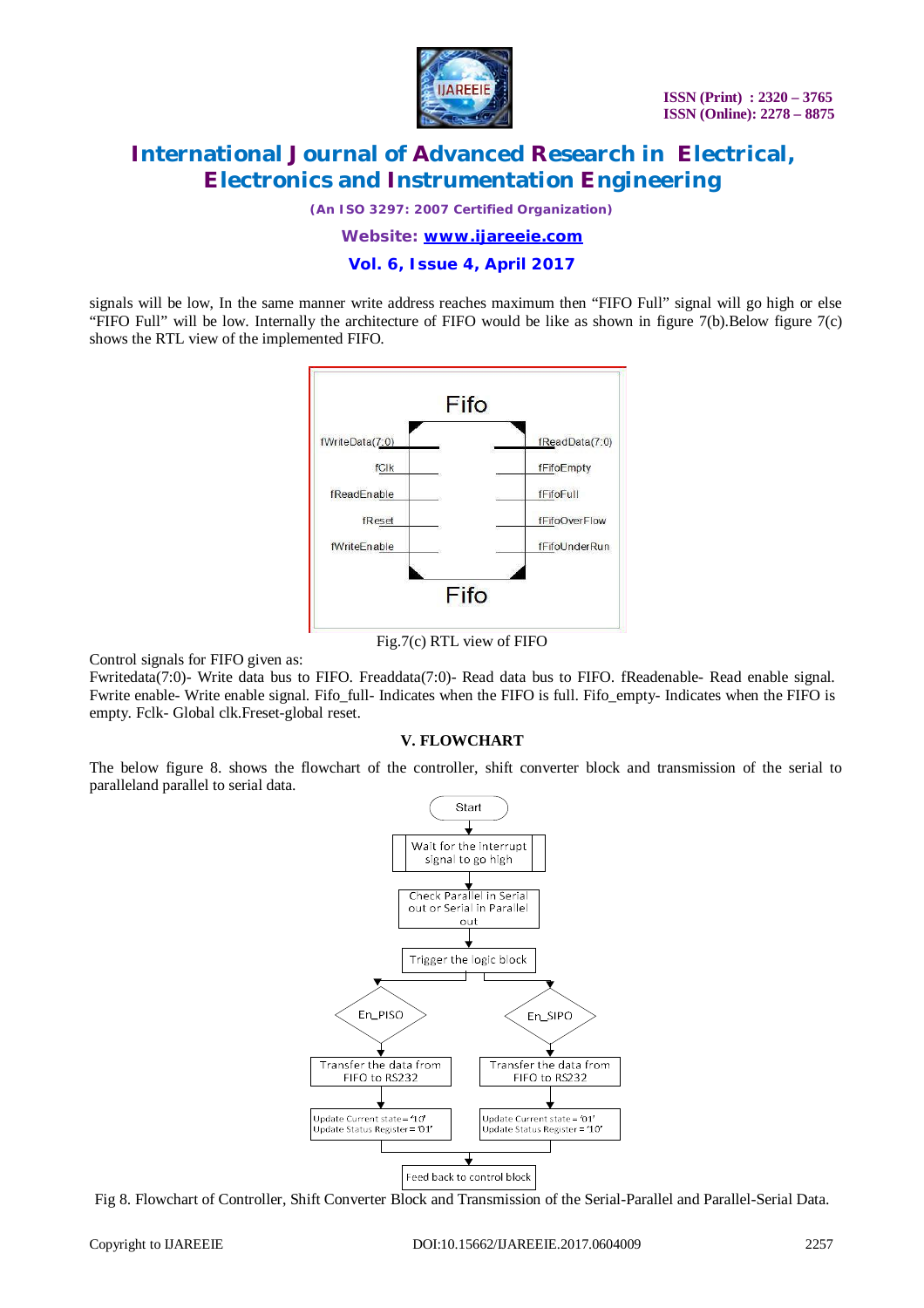

*(An ISO 3297: 2007 Certified Organization)*

*Website: [www.ijareeie.com](http://www.ijareeie.com)*

**Vol. 6, Issue 4, April 2017**

#### **VI. RESULTS AND DISCUSSIONS**

The architecture is model in Verilog HDL. The functionality and characteristic all designs was compiled and synthesized using Xilinx tool. Then the results of the simulation in ModelSim-PE are presented below.

a) Simulation Waveforms: The simulation is done using Modelsim, the snapshot of simulated waveforms are included in this section. The below figure 9.1 shows the FIFO depth and FIFO write operation. The FIFO write starts with the 'start' and 'fifo\_uart' enable signal, and the 'data\_in' signal which indicates the data presence on the data bus. After the 'data\_rx' received the 'done' signal indicates the data presence. The serial data is converted to parallel data by shift converter with the activation of 'si po' signal, followed by the 'load next' signal after the conversion. The FIFO memory designed of 32x8, but for convenience FIFO depth of 8x8 is considered for illustration. The FIFO status is indicated by high to low pulse 'fFifoEmpty' signal, therein FIFO is written with the data to the consecutive locations as shown in below fig.9.1



Fig.9.1 FIFO Write Operation with the Shift Converter, Converting SIPO and Stored on FIFO Memorywith the data to the consecutive locations (snapshot)

When the data has to be read from the bus the 'data\_in' signal indicates the presence of the data, and the 'done' pulse is raised. The parallel data from the FIFO memory has to convert to the serial which is done by the shift converter, by the 'pi\_so' enable shown in below figure 9.2 the FIFO depth of 8x8 and FIFO read operation. The read operation starts with 'start' enable followed by the 'fifo\_uart' activation signals.



Fig 9.2 FIFO Read Operation with the Shift Converter, Converting PISO and Read from FIFO Memory, the FIFO depth of 8x8 and FIFO read operation (snapshot)